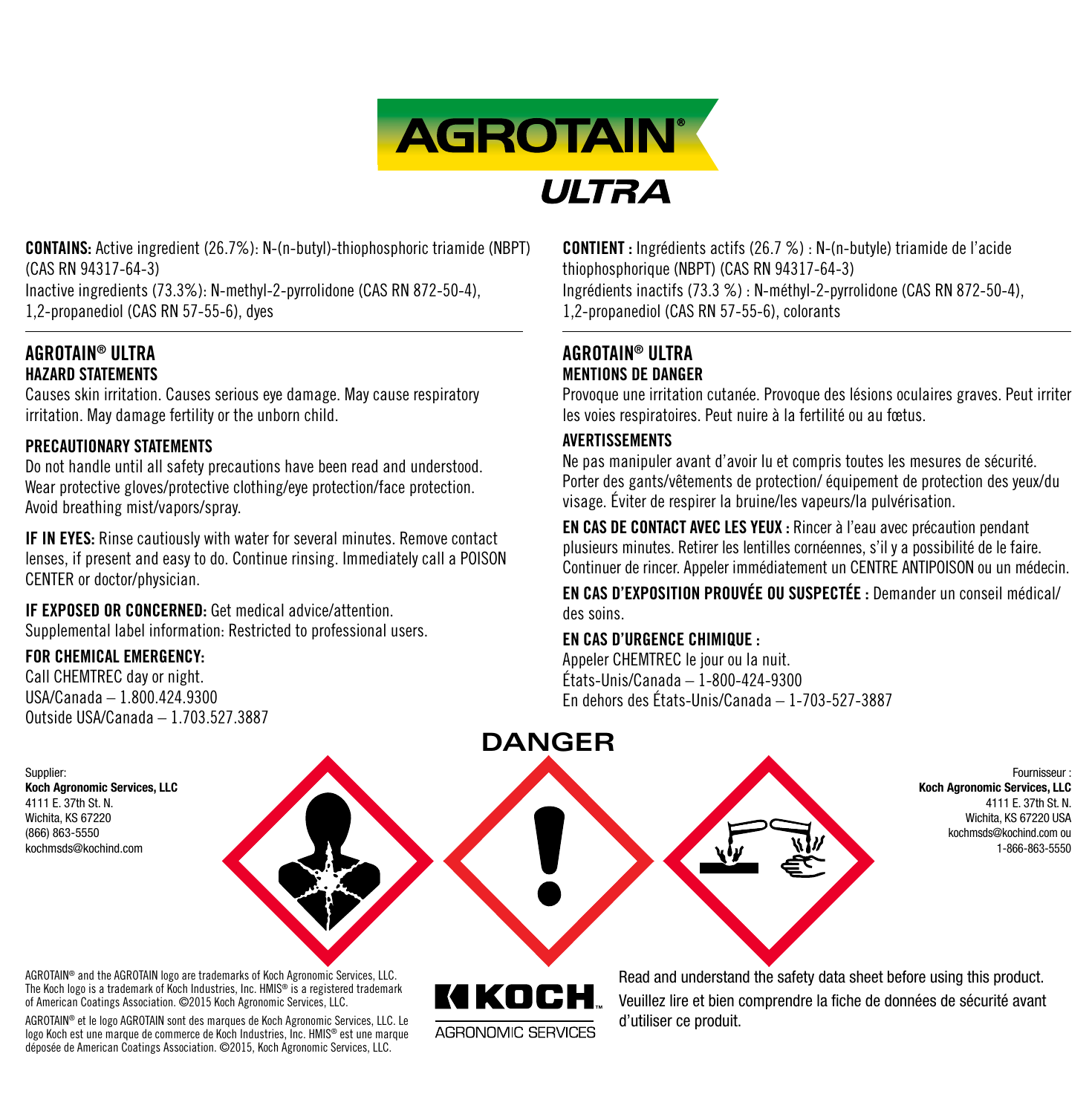WARNING: READ THE ENTIRE LABEL BEFORE USING OR OPENING THIS PRODUCT. INCLUDING ALL PRECAUTIONS, DIRECTIONS FOR USE, STORAGE AND HANDLING, TERMS AND CONDITIONS OF USE, WARRANTY LIMITATIONS AND LIMITATIONS OF LIABILITY AND REMEDIES.

AGROTAIN® ULTRA nitrogen stabilizer is urea specific and may be used for any nitrogen-consuming plants including row crops, specialty crops, pastures, sod farms, turforass, ornamentals and other landscape and nursery plantings. This product is recommended for surface, shallow-placed, shallow-banded or shallow-incorporated (less than two inches) application of urea and urea-containing fertilizers such as pre-plant, pre-emergence, sidedress, topdress or other post-planting applications. The benefits of AGROTAIN® ULTRA stabilizer as a urease inhibitor are a result of its ability to retard the hydrolysis of urea and control volatilization, preventing ammonia loss while the urea is on the soil surface or less than two inches deep in the soil.

#### FIRST AID MEASURES

**IF IN EYES:** Rinse cautiously with water for several minutes. Remove contact lenses, if present and easy to do. Continue rinsing. Immediately call a POISON CENTER or doctor/physician.

IF ON SKIN: Wash with plenty of water. If skin irritation occurs, get medical advice/ attention. Take off contaminated clothing and wash it before reuse.

IF INHALED: Call a POISON CENTER/doctor if you feel unwell.

IF INGESTED: Call a POISON CENTER/doctor if you feel unwell.

# FIRE FIGHTING

Suitable extinguishing media: Water fog. Water spray. Carbon dioxide (CO<sub>2</sub>) foam. **Extinguishing media which must not be used for safety reasons:** Do not use water jet as an extinguisher, as this will spread the fire. Dispose of containers according to federal, state and local regulations.

| HMIS <sup>®</sup> Ratings  |    |                 |
|----------------------------|----|-----------------|
| <b>Health</b>              | 2* |                 |
| <b>Flammability</b>        |    |                 |
| <b>Physical Hazard</b>     |    |                 |
| <b>Personal Protection</b> |    | *Chronic Hazard |

# GENERAL PRECAUTIONS AND DIRECTIONS FOR USE

WARNING: Keep out of the reach of children. Read the entire label and safety data sheet before use. Use only according to label directions. Always wear proper personal protection when handling the product (long sleeves and long pants, goggles and chemical resistant gloves). Use only with adequate ventilation (large volumes of air movement). If organic vapors or dusts are present above their regulatory limits, follow a respiratory protection program that meets OSHA 1910.134 and ANSI Z88.2 or applicable federal, state, provincial or local requirements whenever workplace conditions warrant respirator use.

Do not apply directly to water. Do not contaminate waterways and sewers during cleaning of equipment or disposal of wastes. Always adhere to applicable provisions of federal, state, provincial and local laws and regulations.

Do not use in livestock feed. Keep livestock off treated areas until after 14 days or 1 inch of rainfall has accumulated. Urea, which is a component in UAN, may be toxic to livestock when ingested.

Do not enter treated areas until spray has thoroughly dried.

# FOR BLENDING ON UREA

#### Equipment Required

- An accurate scale to weigh materials.
- A fertilizer blender or other equipment suitable for rolling or blending the urea particles with AGROTAIN® ULTRA stabilizer. A rotary device that can tumble the urea and allow for uniform contact with the product without spillage is appropriate. Auger and paddle mixers may also be used. Exposed inner surfaces should be clean, dry and rust-free.

#### Procedure

- 1. Weigh the urea and transfer into the mixing or blending equipment.
- 2. Measure the desired quantity of AGROTAIN® ULTRA stabilizer.
- 3. Apply the product to the urea in the blender. Blend well before introducing other fertilizer materials and allow adequate time (at least 1 minute/ton) for uniform coverage. A pigment is included in the product to assist in evaluating the uniformity of coverage.
- 4. Under certain temperature and humidity conditions, urea blended with the product may stick together. Often the addition of other fertilizer materials to the blender, such as potash, will eliminate the need to add a drying agent. If the particles remain sticky, add small amounts of finely ground, highly absorbent, free-flowing powders such as attapulgite clays at concentrations as low as 0.25% by weight of the treated urea.

#### Storage After Blending

Granular dry urea treated with AGROTAIN® ULTRA stabilizer is suitable for long-term storage. Research shows stabilized fertilizer may be stored up to 9 months for full effectiveness.

# FOR MIXING WITH UREA-AMMONIUM NITRATE (UAN) SOLUTIONS Procedure

- 1. Fill the tank half full with UAN solution.
- 2. Add the product to the UAN solution and mix thoroughly by agitation prior to adding pesticides or surfactants.
- 3. With agitators on, add the appropriate amount of AGROTAIN<sup>®</sup> ULTRA nitrogen stabilizer for the desired concentration in the full volume.
- 4. Mix well and then add the remainder of the UAN solution.
- 5. Use blended UAN solution soon after mixing. Degradation of the active ingredient is known to be impacted by pH and temperature. UAN with a pH greater than 7 tends to increase the storage time; a pH of less than 7 will result in more rapid degradation of the active. Other additives to the UAN may also result in a more acidic solution, thus reducing the storage time.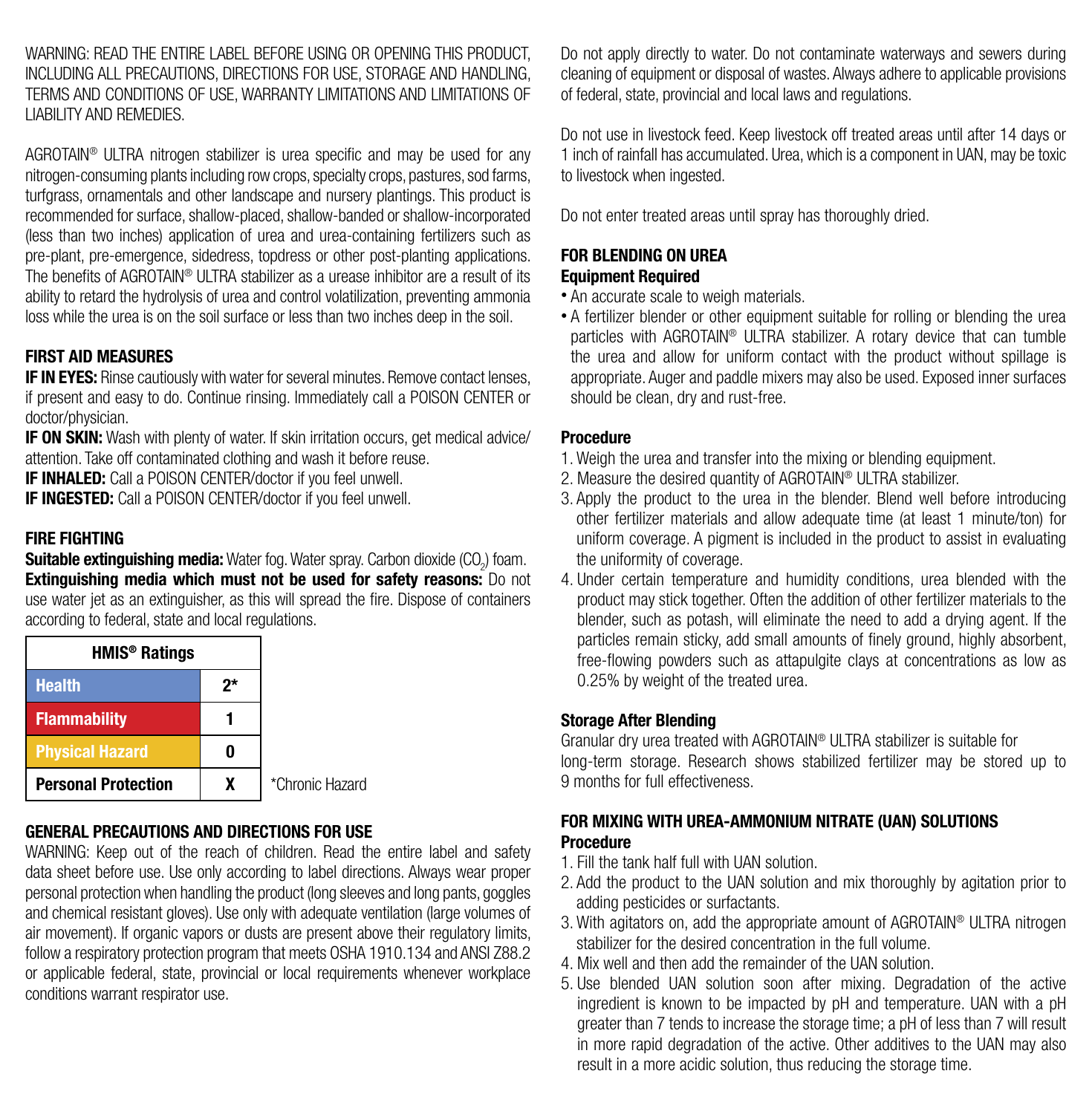#### AGROTAIN® ULTRA NITROGEN STABILIZER USE RATE CHART

| Urea | 3.1 Liters/Tonne | Urea | 3.0 Quarts/Ton |
|------|------------------|------|----------------|
| UAN  | 1.6 Liters/Tonne | UAN  | 1.5 Quarts/Ton |

#### COMPATIBILITY

Some testing has been conducted to assess the stability and compatibility of AGROTAIN® ULTRA nitrogen stabilizer with certain herbicides and adjuvants. Test results show that the rate of the degradation should not preclude the use of this product with most commonly used agricultural herbicides under normal use. Most agricultural chemicals compatible with UAN solutions are also compatible with this product. However, compatibility tests prior to use are recommended. Glyphosate herbicides may cause an increase in the rate of degradation when tank mixed with AGROTAIN® ULTRA nitrogen stabilizer. Therefore such mix should be applied soon after mixing to avoid a possible reduction in the effectiveness of the active ingredient.

#### HANDLING, STORAGE AND DISPOSAL

**Keep out of reach of children.** Avoid exposure  $-$  Use care in handling/storage. Wear appropriate personal protective equipment. Avoid breathing mist/vapors/ spray.

Wear eye and face protection. Avoid prolonged exposure. Handle an open container with care. Wash before eating, drinking and/or smoking. Store this product in tightly closed original container in a well-ventilated place and in accordance with local/ regional/national/international regulations. Keep away from food, drink and animal foodstuffs.

Avoid freezing. Store at temperatures between 0 °C - 38 °C (32 °F - 100 °F) and avoid contact with water. If the product is subjected to temperatures below 0 °C (32 °F) for an extended period of time, it will become gel-like and crystals will form in the bottom of the container. If this occurs, move product to a warm location where the inside temperature of the product can be brought above 14°C (57 °F). At this point, the product will return to its normal liquid state. Following these procedures, the product may be used normally. No degradation of active ingredient will occur with product that has been frozen. Avoid high temperatures. Long-term storage at temperatures above 38 °C (100 °F) and long-term storage of open containers will cause the product to degrade. As the product degrades, it can release harmful gases. Store below 38 °C (100 °F) and use opened containers within 30 days. Always use oldest stock first.

Dispose according to federal, state, provincial and local regulations. Rinse empty containers thoroughly. Cold temperatures, hard water or less than adequate amounts of water in rinsing may result in the formation of crystals. Offer empty containers for (1) recycling, (2) reconditioning or (3) dispose in a landfill or by other procedures approved by relevant authorities.

#### TERMS AND CONDITIONS OF USE

If the terms of the following Warranty Disclaimer and Inherent Risks of Use and Limitation of Liability are not acceptable, return unopened package immediately to place of purchase for a refund of the purchase price paid. Otherwise, use by the buyer of this product or any other person constitutes acceptance of the terms under Warranty Disclaimer and Inherent Risks of Use and Limitation of Liability.

#### LIMITED WARRANTY

Koch Agronomic Services, LLC ("KAS")'s exclusive warranty for this product is that it (1) conforms to the chemical description on the label and (2) is reasonably fit for the purposes expressly stated on the label when used in strict accordance with the instructions included in this label, subject to the warranty limitations set forth herein.

#### WARRANTY LIMITATION/LIMITATION OF LIABILITY

It is impossible to eliminate all risks associated with use of this product. Crop damage or personal injury, lack of performance, or other unintended consequences may result because of such factors as use of product contrary to label instructions (including conditions noted on the label, unfavorable temperatures, soil conditions, etc.), abnormal conditions (such as excess rainfall, drought, tornadoes, hurricanes), presence of other materials, the manner of application, or other factors, all of which are beyond the control of KAS.

All such risks are expressly assumed by the buyer of this product, and individual results from using this product may vary. KAS shall not be liable for losses or damages resulting from handling or use of this product unless KAS is promptly notified of such loss or damage in writing.

In no case shall KAS be liable for consequential, incidental, special or exemplary damages or losses. The exclusive remedy for all losses or damages resulting from this product or use of this product (including claims based on contract, negligence, strict liability, or other legal theories), shall be limited to, at KAS's election, one of the following:

- 1. Refund of purchase price paid by buyer, or
- 2. Replacement of amount of product used.

No prior dealings between KAS and the buyer/user can change this exclusive remedy. The terms of the Warranty, Warranty Disclaimer, and Warranty Limitation/ Limitation of Liability cannot be varied by any written or verbal statements or agreements. No employee, distributor or sales agent of KAS, or any other seller or user is authorized to vary or exceed the terms of the Warranty, Warranty Disclaimer or Warranty Limitation/Limitation of Liability in any manner.

#### WARRANTY DISCLAIMER

KAS DOES NOT GUARANTEE THAT USE OF THIS PRODUCT WILL YIELD ANY SPECIFIC RESULTS. TO THE FULLEST EXTENT PERMITTED BY APPLICABLE LAW, ANY OTHER EXPRESS OR IMPLIED WARRANTY OF MERCHANTABILITY OR FITNESS OR A PARTICULAR PURPOSE OR ANY OTHER EXPRESS OR IMPLIED WARRANTY IS DISCLAIMED AND NOT MADE.

# KI KOCH.

# AGRONOMIC SERVICES

AGROTAIN® and the AGROTAIN logo are trademarks of Koch Agronomic Services, LLC. The Koch logo is a trademark of Koch Industries, Inc. HMIS<sup>®</sup> is a registered trademark of American Coatings Association. ©2015 Koch Agronomic Services, LLC.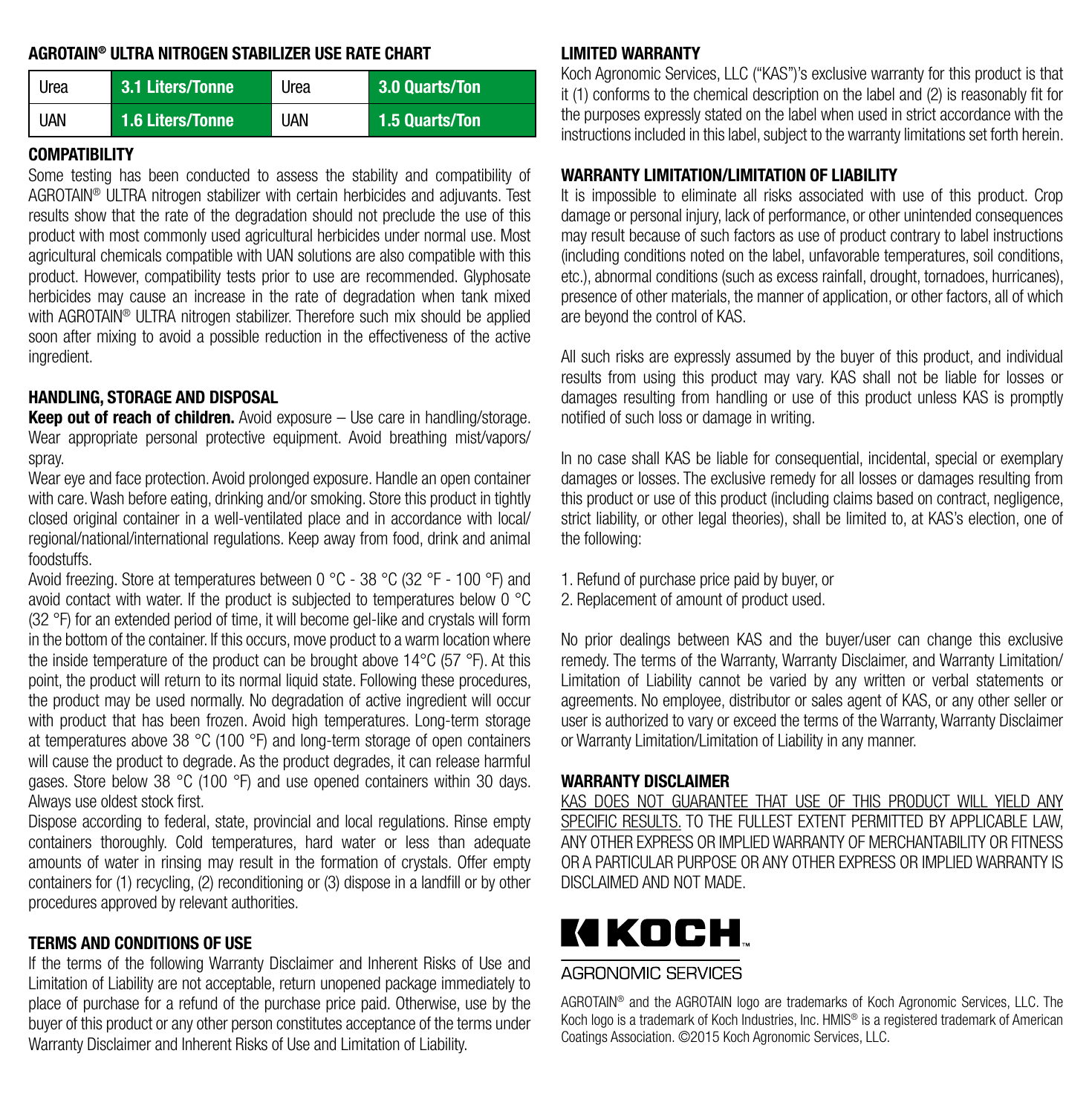AVERTISSEMENT : LISEZ L'ENSEMBLE DE L'ÉTIQUETTE AVANT D'UTILISER OU D'OUVRIR CE PRODUIT, INCLUANT TOUTES LES PRÉCAUTIONS, DIRECTIVES D'UTILISATION, ENTREPOSAGE ET MANIPULATION, LES LIMITES DE LA GARANTIE ET LES LIMITES DE RESPONSABILITÉ, AINSI QUE LES RECOURS.

Le stabilisateur d'azote AGROTAIN<sup>®</sup> ULTRA est spécifique à l'urée et peut être utilisé pour toutes les plantes consommatrices d'azote, y compris les cultures en rangs, les cultures spéciales, les pâturages, les gazonnières, le gazon, les plantes ornementales et autres plantations paysagères et pépinières. Ce produit est recommandé pour les applications d'engrais à l'urée ou contenant de l'urée, en surface, en bandes superficielles ou à incorporation superficielle (moins de deux pouces), telles que le présemis, la prélevée, les bandes latérales, l'épandage en surface ou autres applications de post-plantation. Les avantages du stabilisateur AGROTAIN® ULTRA comme inhibiteur de l'uréase sont sa capacité à retarder l'hydrolyse de l'urée et le contrôle de la volatilisation, qui empêchent la perte d'ammoniac lorsque l'urée est à la surface du sol ou à moins de deux pouces de profondeur dans le sol.

# PREMIERS SOINS

EN CAS DE CONTACT AVEC LES YEUX : Rincer avec précaution à l'eau pendant plusieurs minutes. Enlever les verres de contact, le cas échéant. Continuer à rincer. Appeler immédiatement un CENTRE ANTIPOISON ou un médecin.

EN CAS DE CONTACT AVEC LA PEAU : Laver abondamment avec de l'eau. En cas d'irritation cutanée, obtenir des conseil ou des soins médicaux. Enlever les vêtements contaminés et les laver avant de les réutiliser.

EN CAS D'INHALATION : Appeler un centre antipoison ou un médecin en cas de malaise. EN CAS D'INGESTION : Appeler un centre antipoison ou un médecin en cas de malaise.

#### LUTTE CONTRE L'INCENDIE

Moyens d'extinction appropriés : Brouillard d'eau. Eau pulvérisée. Mousse de dioxyde de carbone (CO<sub>2</sub>).

Moyen d'extinction à ne pas utiliser pour des raisons de sécurité : Ne pas utiliser de jet d'eau comme un extincteur, car cela propagera l'incendie. Disposer des conteneurs conformément aux règlements fédéraux, provinciaux et locaux en vigueur.

| Cotes d'évaluation HMIS <sup>®</sup> |    |
|--------------------------------------|----|
| <b>Santé</b>                         | 2* |
| <b>Inflammabilité</b>                |    |
| <b>Dangers physiques</b>             |    |
| <b>Protection personnelle</b>        | x  |

# PRÉCAUTIONS GÉNÉRALES ET MODE D'EMPLOI

AVERTISSEMENT : Garder hors de la portée des enfants. Lire l'intégralité de l'étiquette et des mesures de sécurité avant d'utiliser. Utiliser uniquement selon les directives de l'étiquette. Portez toujours une protection personnelle adéquate lorsque vous manipulez le produit (manches et pantalon longs, lunettes et gants

de protection). Utiliser uniquement avec une ventilation adéquate (grand volume de circulation de l'air). Si des vapeurs ou des poussières organiques sont présentes au-delà de leurs limites réglementaires, suivre un programme de protection respiratoire respectant les normes OSHA 1910.134 et ANSI Z88.2 ou aux exigences fédérales/d'état, provinciales ou locales lorsque les conditions de travail justifient le port d'un appareil respiratoire.

Ne pas appliquer directement dans l'eau. Ne pas contaminer les cours d'eau et les égouts pendant le nettoyage de l'équipement ou l'élimination des déchets. Toujours respecter les dispositions applicables des gouvernements fédéraux, provinciaux, ainsi que les lois et réglementations locales.

Ne pas utiliser sur les produits alimentaires pour le bétail. Garder le bétail hors des endroits traités pour au moins 14 jours ou jusqu'à ce qu'un pouce (2,54 cm) de pluie se soit accumulé. L'urée, qui est un composant de l'UAN, peut être toxique pour le bétail si elle est ingérée.

Ne pas pénétrer dans les zones traitées jusqu'à ce que le produit soit complètement séché.

# POUR MÉLANGER AVEC L'URÉE

# Équipement requis

- Une balance précise pour peser les matériaux.
- Un mélangeur à engrais ou un autre équipement approprié pour le mélange des particules d'urée avec le stabilisateur AGROTAIN® ULTRA. Un dispositif rotatif pouvant mélanger l'urée et permettre un contact uniforme avec le produit sans déversement est approprié. Des mélangeurs à vis et à pales peuvent également être utilisés. Les surfaces intérieures exposées doivent être propres, sèches et sans rouille.

#### Procédure

- 1. Peser l'urée et la transférer dans l'équipement pour le mélange.
- 2. Mesurer la quantité désirée de stabilisateur AGROTAIN® ULTRA.
- 3. Appliquer le produit à l'urée dans le mélangeur. Bien mélanger avant d'introduire d'autres matières fertilisantes et prévoir suffisamment de temps (au moins 1 minute/tonne) pour obtenir une couverture uniforme. Un pigment est inclus dans le produit afin d'aider à l'évaluation de l'uniformité de la couverture.
- 4. Sous certaines conditions de température et d'humidité, le mélange d'urée et du produit peut coller. Souvent, l'ajout d'autres matières fertilisantes au mélangeur, telles que la potasse, permettra d'éliminer la nécessité d'ajouter un agent de séchage. Si les particules restent collantes, ajouter de petites quantités finement broyées de poudre à écoulement libre hautement absorbante, telle que de l'argile attapulgite à des concentrations aussi faibles que 0,25 % du poids de l'urée traitée.

#### Entreposage après le mélange

L'urée granulaire sèche traitée avec le stabilisateur AGROTAIN® ULTRA peut être entreposée à long terme. Des recherches ont démontré que les engrais stabilisés peuvent être entreposés jusqu'à 9 mois pour une pleine efficacité.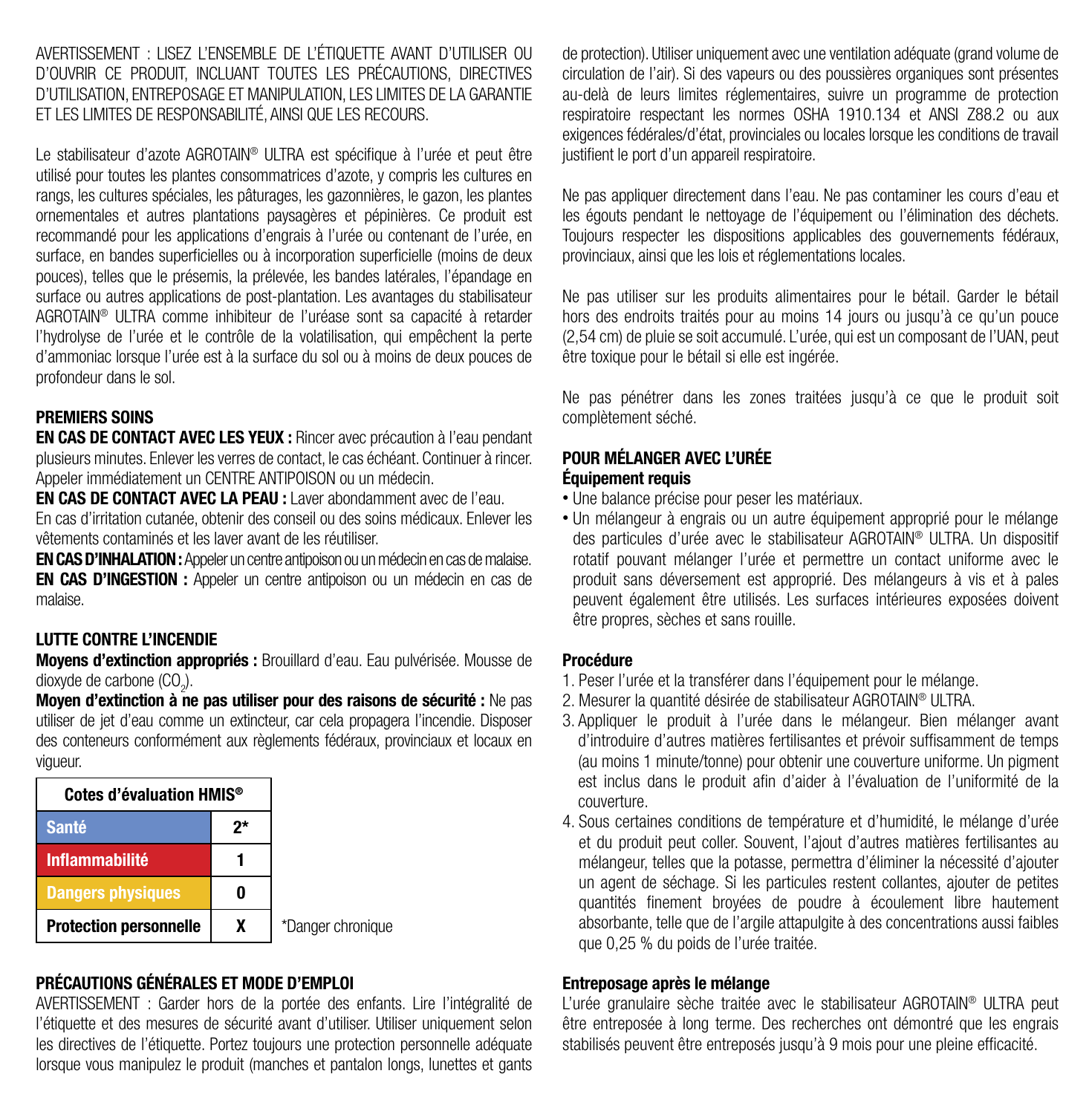#### POUR LE MÉLANGE AVEC DES SOLUTIONS DE NITRATE D'AMMONIUM ET D'URÉE (UAN)

- 1. Remplir le réservoir à moitié avec une solution de nitrate d'ammonium et d'urée (UAN).
- 2. Ajouter le produit à la solution d'UAN et bien mélanger par agitation avant d'ajouter des pesticides ou des agents tensio-actifs.
- 3. Avec des agitateurs, ajouter la quantité appropriée de stabilisateur d'azote AGROTAIN® ULTRA pour la concentration voulue dans le plein volume.
- 4. Bien mélanger, puis ajouter le reste de la solution d'UAN.
- 5. Utiliser le mélange UAN rapidement après avoir fait le mélange. Le pH et la température sont reconnus pour affecter la dégradation de l'ingrédient actif. Une solution de nitrate d'ammonium et d'urée avec un pH supérieur à 7 tend à augmenter le temps de stockage; un pH inférieur à 7 se traduira par une dégradation plus rapide de l'ingrédient actif. D'autres additifs ajoutés à la UAN peuvent également entraîner une solution plus acide, ce qui réduit la durée de stockage.

# TABLEAU DES TAUX D'UTILISATION DU STABILISATEUR D'AZOTE AGROTAIN® ULTRA

| Urée       | 3.1 Litres/Tonne                | Urée | 3.0 Pintes/Tonne |
|------------|---------------------------------|------|------------------|
| <b>UAN</b> | l 1.6 Litres/Tonne <sup>1</sup> | UAN  | 1.5 Pintes/Tonne |

#### COMPATIBILITÉ

Des essais ont été menés pour évaluer la stabilité et la compatibilité du stabilisateur d'azote AGROTAIN® ULTRA avec certains herbicides et adjuvants. Les résultats des tests montrent que le taux de dégradation ne devrait pas empêcher l'utilisation de ce produit avec les herbicides agricoles les plus couramment utilisés dans le cadre d'une utilisation normale. La plupart des produits chimiques agricoles compatibles avec les solutions UAN sont également compatibles avec ce produit. Cependant, des tests de compatibilité antérieurs à l'utilisation sont recommandés. Les herbicides à base de glyphosate peuvent provoquer une augmentation de la vitesse de dégradation, s'ils sont mélangés en réservoir avec le stabilisateur d'azote AGROTAIN® ULTRA. Par conséquent, cette composition doit être appliquée rapidement après le mélange pour éviter une diminution possible de l'efficacité de l'ingrédient actif.

# MANIPULATION, ENTREPOSAGE ET ÉLIMINATION

Gardez hors de la portée des enfants. Éviter l'exposition – faire attention lors de la manipulation et de l'entreposage. Porter un équipement de protection individuelle approprié. Éviter de respirer les fumées/vapeurs/aérosols. Porter des protections pour les yeux et le visage. Éviter l'exposition prolongée. Manipuler et ouvrir le récipient avec soin. Se laver avant de manger, de boire et/ou de fumer. Entreposer le conteneur d'origine hermétiquement fermé dans un endroit bien aéré et conformément aux réglementations locales/régionales/nationales/ internationales. Tenir à l'écart des produits alimentaires, des boissons et des denrées alimentaires animales. Éviter le gel. Entreposer à des températures comprises entre 0 °C et 38 °C (32 °F et 100 °F) et éviter tout contact avec l'eau. Si le produit est exposé à des températures sous 0 °C (32 °F) pour une période prolongée, il prendra la forme de gelée et des cristaux se formeront au fond du contenant. Si cela se produit, déplacer le produit à un endroit chaud où la température intérieure du produit peut être amenée au-dessus de 14 °C (57 °F). À ce stade, le produit sera de retour à son état liquide normal. Après ces procédures, le produit peut être utilisé normalement.Aucune dégradation de l'ingrédient actif ne se produira avec le produit qui a été congelé. Éviter les températures élevées. L'entreposage de longue durée à des températures supérieures à 38 °C (100 °F) et l'entreposage de longue durée des contenants ouverts provoqueront la dégradation du produit. Pendant la dégradation, le produit peut libérer des gaz nocifs. Conserver en dessous de 38 °C (100 °F) et utiliser les conteneurs entamés dans les 30 jours. Toujours utiliser les produits les plus vieux en premier.

Les éliminer conformément aux règlements fédéraux, provinciaux et locaux. Rincer soigneusement les conteneurs vides. Les températures froides, l'eau dure ou des quantités moins qu'adéquates d'eau lors du rinçage peuvent entraîner la formation de cristaux. Offrir les conteneurs vides pour (1) le recyclage, (2) la remise en état, ou (3) les éliminer dans un site d'enfouissement ou par d'autres procédures approuvées par les autorités compétentes.

#### MODALITÉS ET CONDITIONS D'UTILISATION

Si les conditions de la renonciation de garantie suivante et les risques inhérents d'utilisation et de limitation de responsabilité ne sont pas acceptables, retourner emballage non ouvert immédiatement au lieu d'achat pour obtenir un remboursement du prix d'achat payé. Autrement, l'utilisation de ce produit par l'acheteur ou toute autre personne implique l'acceptation des conditions de l'exonération de garantie, les risques inhérents d'utilisation et la limitation des recours.

# GARANTIE LIMITÉE

La garantie exclusive de Koch Agronomic Services, LLC (KAS) pour ce produit est la suivante; (1) il sera conforme à la description chimique sur l'étiquette et (2) il sera raisonnablement adapté à l'objectif déclaré dans les directives figurant sur l'étiquette lorsqu'il est utilisé en stricte conformité avec les directives expresses de celle-ci, sous réserve de la limitation de la garantie énoncée par les présentes.

# LIMITATION DE GARANTIE / LIMITATION DE RESPONSABILITÉ

Il est impossible d'éliminer tous les risques associés à l'utilisation de ce produit. Les dommages aux cultures ou les blessures corporelles, le manque de rendement ou d'autres conséquences imprévues peuvent résulter de facteurs tels qu'une utilisation du produit contraire aux directives sur l'étiquette (y compris les conditions notées sur l'étiquette, telles que des températures défavorables ou des conditions de sol, etc.), des conditions anormales (y compris les excès de précipitations, la sécheresse, les tornades, les ouragans), la présence d'autres matériaux, les modalités d'application ou d'autres facteurs qui sont tous indépendants de la volonté de KAS. Tous ces risques sont expressément assumés par l'acheteur de ce produit et les résultats individuels de l'utilisation de ce produit peuvent varier. KAS ne sera pas responsable des pertes ou dommages résultant d'une manipulation ou de l'utilisation de ce produit, à moins que KAS ne soit rapidement avisé de la perte ou des dommages par écrit.